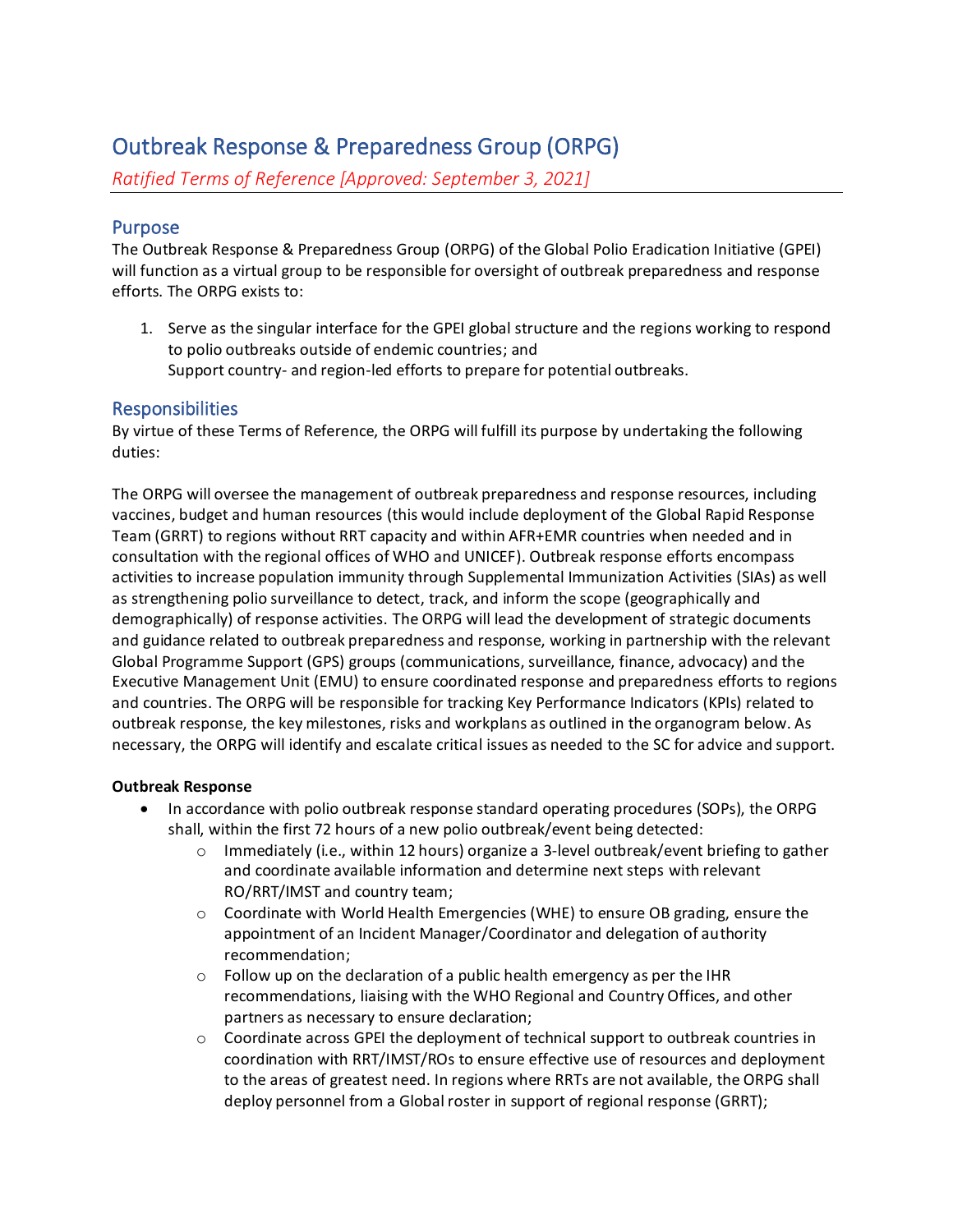- $\circ$  Review risk assessments submitted by the affected country and/or region;
- o Determine the need and requirements for a vaccine response, including:
	- Coordinating the release of nOPV2 when required;
	- Liaising with the mOPV2 Advisory Group to facilitate mOPV2 release if it is needed (Coordinate with mOPV Advisory Group);
- $\circ$  Authorize the release of appropriate funding for short-term and immediate response activities/needs;
- o Activate emergency advocacy plans, engaging GPEI senior management (Strategy Committee), country and/or regional leadership, (coordinate with ROs, Political Advocacy Group, Global Communications Group, SC as necessary), leveraging in-country stakeholders for coordination and to facilitate links with EPI (e.g., donors, Gavi); and
- $\circ$  Coordinate with broader humanitarian emergency tracking and response systems and ensure that the polio outbreak is appropriately reflected & graded in those systems through the WHE/IHR.
- Following the initial phase of outbreak response (Round 0), and in continuing to support country- and region-led outbreak response activities, the ORPG shall:
	- $\circ$  Authorize the release of additional funds aligned with the outbreak budget operating standards;
	- o Review the Supplementary Immunization Activity (SIA) pre-campaign preparedness dashboard and recommend corrective actions when required, including possible campaign postponement (3-level coordination calls/review with CO/IMST/RRT/RO); and
	- $\circ$  Review post-campaign analytics to determine and recommend actions for performance improvement (3-level coordination calls/review with CO/IMST/RRT/RO);
	- o Monitor implementation of surveillance strengthening activities
- **Ongoing oversight activities:**
	- $\circ$  Undertake regular risk analysis to guide preparedness and response activities;
	- o Prepare the annual global OB budget ceilings (coordinate with ROs, Finance Management Group, Surveillance Group) based on modelling and risk data analytics;
	- $\circ$  Review surveillance indicators and sample analysis turnaround times for outbreaks and high-risk countries;
	- o Coordinate with other relevant GPS groups and ROs as required;
	- $\circ$  Oversee the management of the OPV stockpile and distribution in collaboration with vaccine support group/UNICEF Supply Division; Authorize the destruction & disposal of remaining vaccines following the OB closure (Coordination with Containment Management Group);
	- $\circ$  Identify and deploy additional surge capacity for outbreak response if such resources are required. In certain cases, this may include the temporary deployment of ORPG staff/Global Rapid Response Team (GRRT) to high priority outbreaks;
	- $\circ$  Tracking and monitoring of KPIs and other outbreak response activities and regular reporting to the Strategy Committee (SC) through scheduled briefings and regular bulletins coordinated through the EMU;
	- $\circ$  Ensure all post-campaign deployment monitoring is implemented as required for the introduction/use of nOPV;
	- $\circ$  Develop outbreak specific advocacy plan which could include escalation of issues for action by the SC when required (Coordinate with the Political Advocacy Group);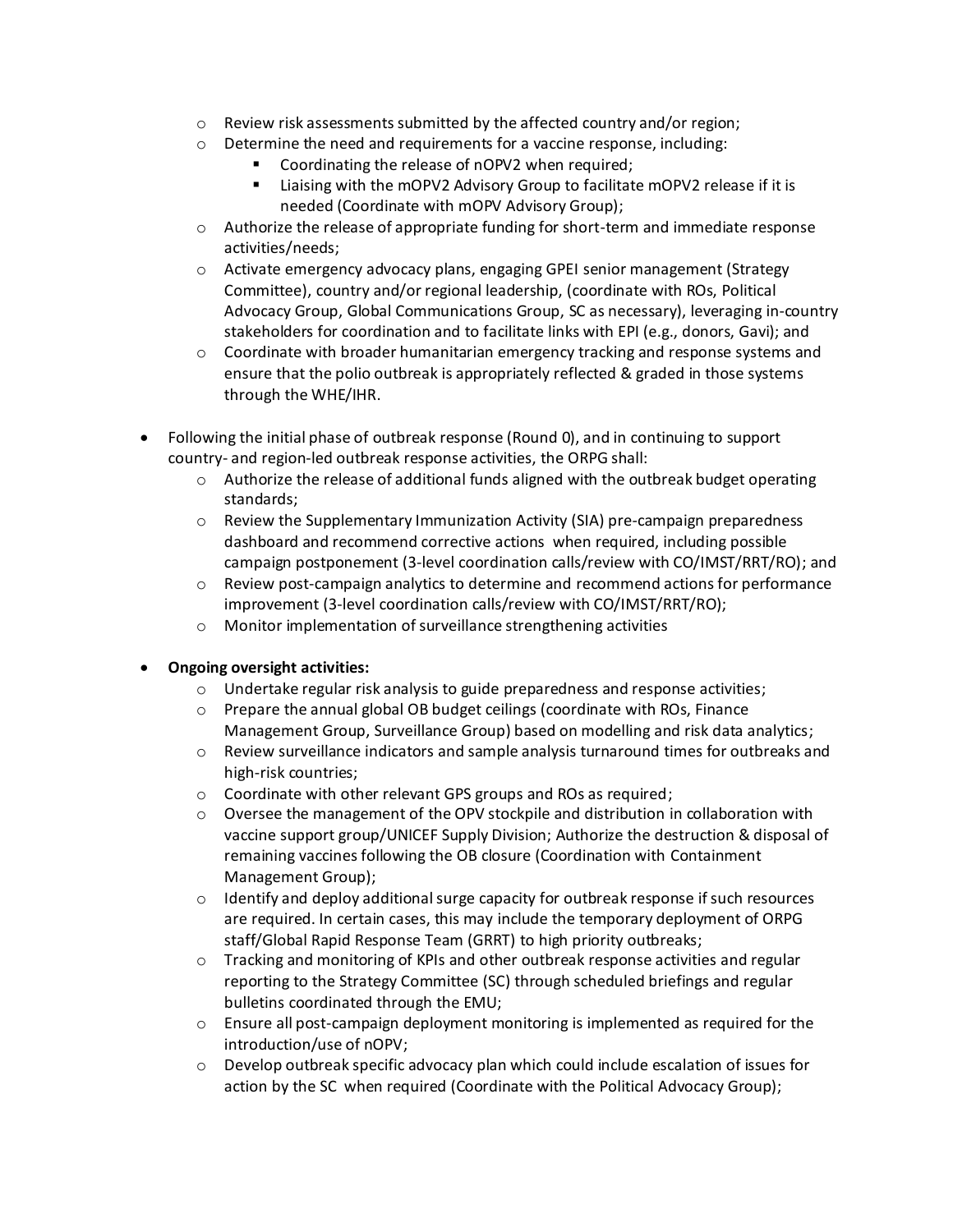- $\circ$  Coordinate with other global emergency programs (e.g., WHE, OCHA, IOM, UNHCR, key NGOs) during the outbreak to improve responses, including in any or all of the following ways:
	- Updating outbreak grading;
	- Facilitating access to hard-to-reach populations;
	- Responding in Ebola-affected areas; and
	- Aligning polio responses with other humanitarian emergency responses;
- $\circ$  Continually assess the state of the outbreak response to determine when it is appropriate to close the outbreak and support planning and implementation of outbreak response assessments. Support efforts to ensure the smooth transition of outbreak-affected countries back to routine surveillance and immunization programs (Coordination with Surveillance, Routine Immunization groups, Finance).

### **Outbreak Preparedness in high risk countries**

- In addition to its outbreak response functions, the ORPG is responsible for supporting preparedness efforts for potential outbreaks and thus shall:
	- $\circ$  Provide normative guidance to regions, including developing and updating SOPs as appropriate, outbreak preparedness training modules, safe implementation of polio SIA during the COVID pandemic;
	- $\circ$  Plan for adaptations to outbreak responses (e.g., in the context of the COVID-19 pandemic);
	- o Support risk communication and advocacy engagement as needed;
	- $\circ$  Coordinate with the Surveillance Group on efforts to strengthen surveillance activities;
	- $\circ$  Deploy additional resources to strengthen outbreak preparedness capacity at the regional and country level as needed;
	- $\circ$  Work with other immunization partners to develop strategies and plans for immunity strengthening in high risk areas(Coordination with Integration Group and routine immunization programmes); and
	- $\circ$  Support country readiness preparation for the introduction of nOPV2: ensure all at risk countries have the resources and support to meet the readiness criteria for the introduction of nOPV2.

#### Gender Perspective

Gender mainstreaming (the process of assessing implications for women and men of any planned action, in all areas and at all levels) is an integral dimension to the achievement of gender equality, which is considered a powerful determinant of health outcomes and a major factor in the movement towards polio eradication.

The ORPG is responsible for supporting gender mainstreaming and the GPEI gender strategy within the group by:

- Dedicating time to develop and undertake activities to mainstream gender in their respective group, in conjunction with the Gender Mainstreaming Group (GMG), on an annual basis, and ensuring completion of activities (e.g., training via webinars, coaching, and/or mentoring).
- Leveraging technical support from the GMG, where feasible and applicable, throughout the course of activities (i.e., across program planning, design, implementation, monitoring, evaluation) to ensure that a gender equality lens is being applied.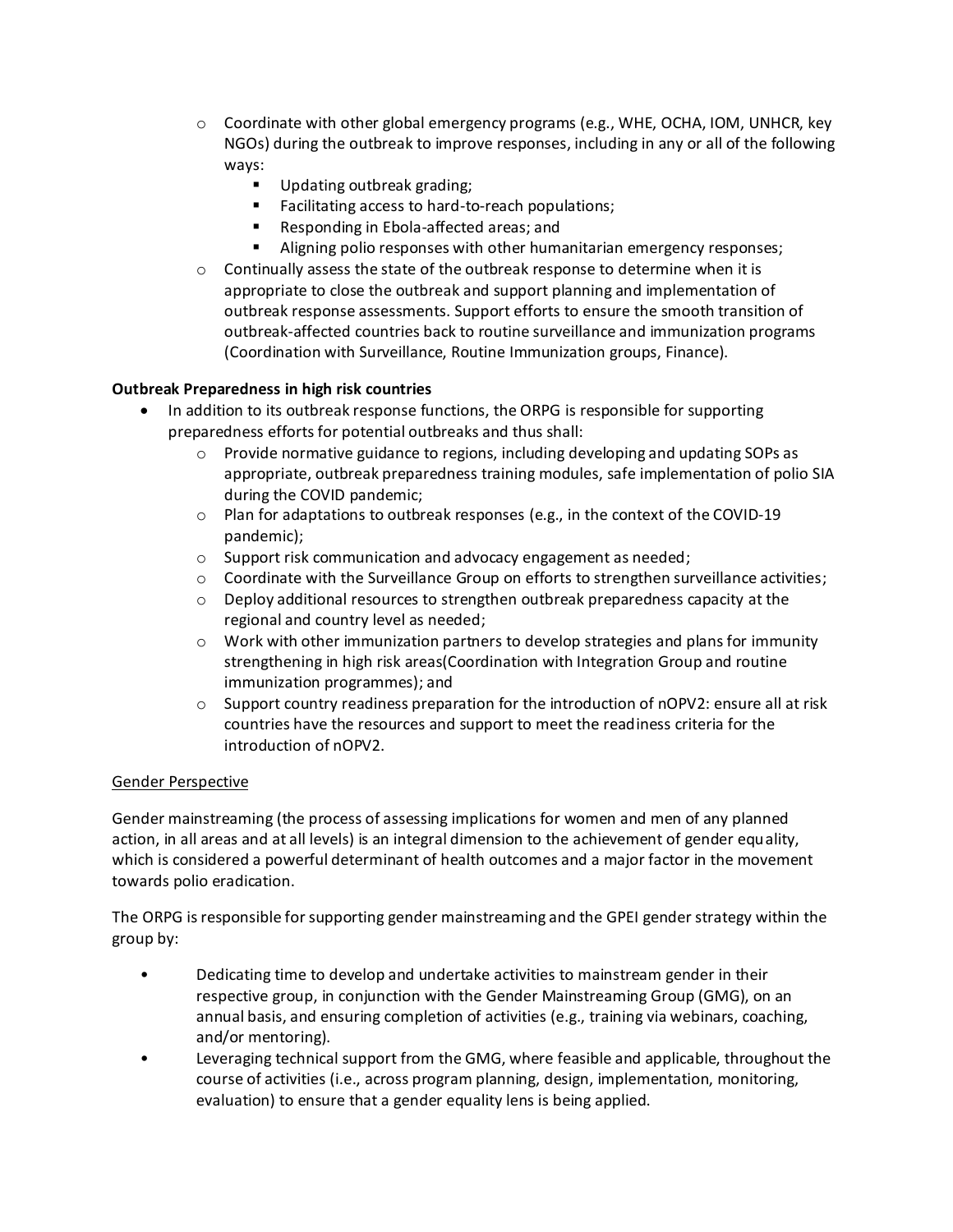• Being aware of GPEI's Gender Equality Strategy KPIs and implementing actions to help meet the expected results, leveraging support from the GMG, where needed.

# Composition and secretariat

Leadership

- The ORPG shall be led by a Chair and Vice-Chair.
- The SC will appoint the named parties for the roles of Chair and Vice-Chair after soliciting feedback from the ORPG members, using coordination support from the SC Secretariat. It is recommended that the individuals nominated to these two roles do not come from the same organization.
- The term for each role is 12 months, with the option for rotation (preferred) or renewal at the discretion of the SC.

#### Membership Expectations

In general, individual members of the ORPG have the following responsibilities:

- Be familiar with the charge and work of the ORPG.
- Have pertinent expertise (e.g., epidemiology, business) and/or represent the perspective of an agency or stakeholder group.
- Attend 70% of all meetings (and for the entire duration of the meetings).
	- $\circ$  A committee member who misses two consecutive meetings, when the member has not made a case for exception to the Chair, may be replaced.
	- $\circ$  If replacement of a member is required, the Chair will flag the issue with the pertinent agency and make the request.
- Be actively engaged at all meetings and provide relevant and focused comments (e.g., ensure that you have read circulated pre-read materials and have developed perspective on the topic area prior to attending the meeting).
- Dedicate time to participating in and/or leading work/activities, outside of planned meeting times.
	- $\circ$  The specific amount of time is to be estimated by the Chair and Vice-Chair and discussed with individual members at the start of the year but is generally expected to range from 10 to 20 hours/month.
- Demonstrate flexibility in unanimity building discussions and take different perspectives into account.
- Relay discussions and updates on work undertaken, back to the member's respective agency, to ensure coordinated efforts across GPEI and the agency (e.g., to minimize duplicative activities).
- Efforts will be made to guarantee gender balanced representation of members (ideally 50% women and 50% men) and to alternate among different level positions (to avoid appointing only junior positions).
- All core members will be offered additional gender training opportunities according to their needs/competencies.

For groups that have distinguished Core Members vs. Non-Core Members in their respective TOR:

• For Core Members, the above applies.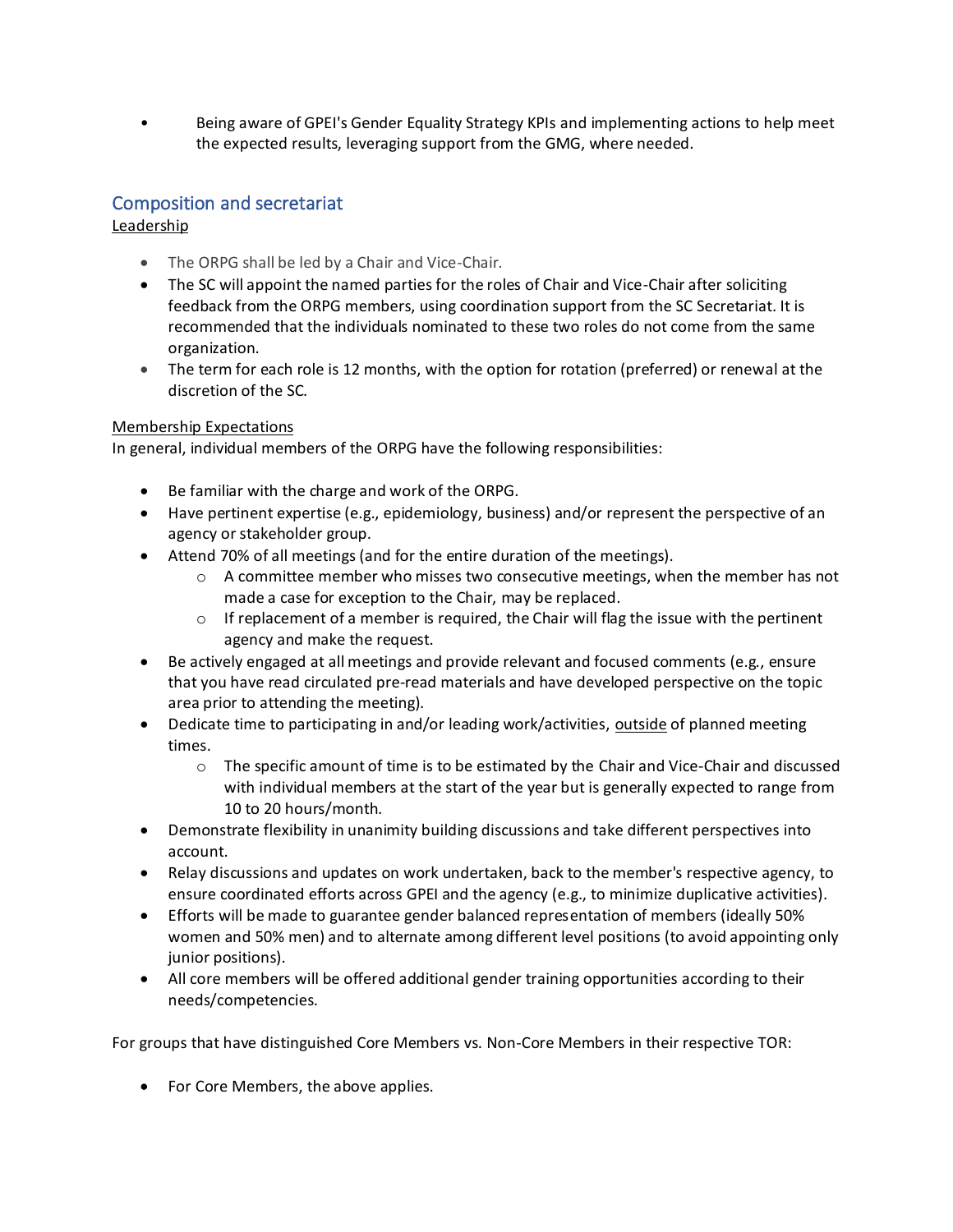• For Non-Core Members (i.e., Supplementary or Liaison Roles), the Chair determines the responsibilities.

For partner agencies that propose individual member names to serve on the ORPG, the above must be taken into consideration. The recommendation is to discuss capacity with the potential candidate, prior to a proposal to serve on the ORPG.

### Additional ORPG Member Selection & Roles

- A core leadership team will be comprised of four individuals, including the Chair, Vice-Chair, and one member from each of the remaining member agencies (WHO, UNICEF, CDC & BMGF) for decision making. The membership of the ORPG with be defined by the Chair and Vice-Chair in discussion with the ORPG agency leads (WHO, UNICEF, CDC, BMGF) and in line with the technical functions to enable full implementation of the TORs. When there is a decision to be made related to a particular country/region, representatives of the WHO and UNICEF regional offices will be engaged in the decision-making process.
- The ORPG will be supported by a Coordination unit which includes a secretariat (3 people), together with a number of core staff, to support data, analytics, budget and finance
- The ORPG shall include representation from all GPEI partner agencies, although the division of responsibilities across agencies shall be based on capabilities and capacities rather than a principle of institutional parity. RRT, IMST and other regional offices will be included in the ORPG representation as needed<sup>i</sup>.
- As the ORPG will need to be able to make the full range of GPEI decisions required to support regional outbreak responses, it is expected to able to draw on the broader agency staff to engage individuals responsible for the following functions on an as needed basis (including standing liaisons from other Global Program Support (GPS) and Regional Operations (RO) groups as appropriate) across the following areas of work:
	- o Surveillance
	- o Advocacy
	- o Data management, analysis and modeling
	- o nOPV readiness support
	- o Monitoring and evaluation (2 people)
	- o Vaccine deployment and supply management
	- o Mobile rapid response capacity support (Global RRT)
	- o Other functions as determined by the Co-Chairs and leadership team
- To facilitate swift and seamless communication, the ORPG shall also include standing representatives from the sub-Saharan African region, the Middle East and North African region, and any other region that is experiencing an outbreak at the time.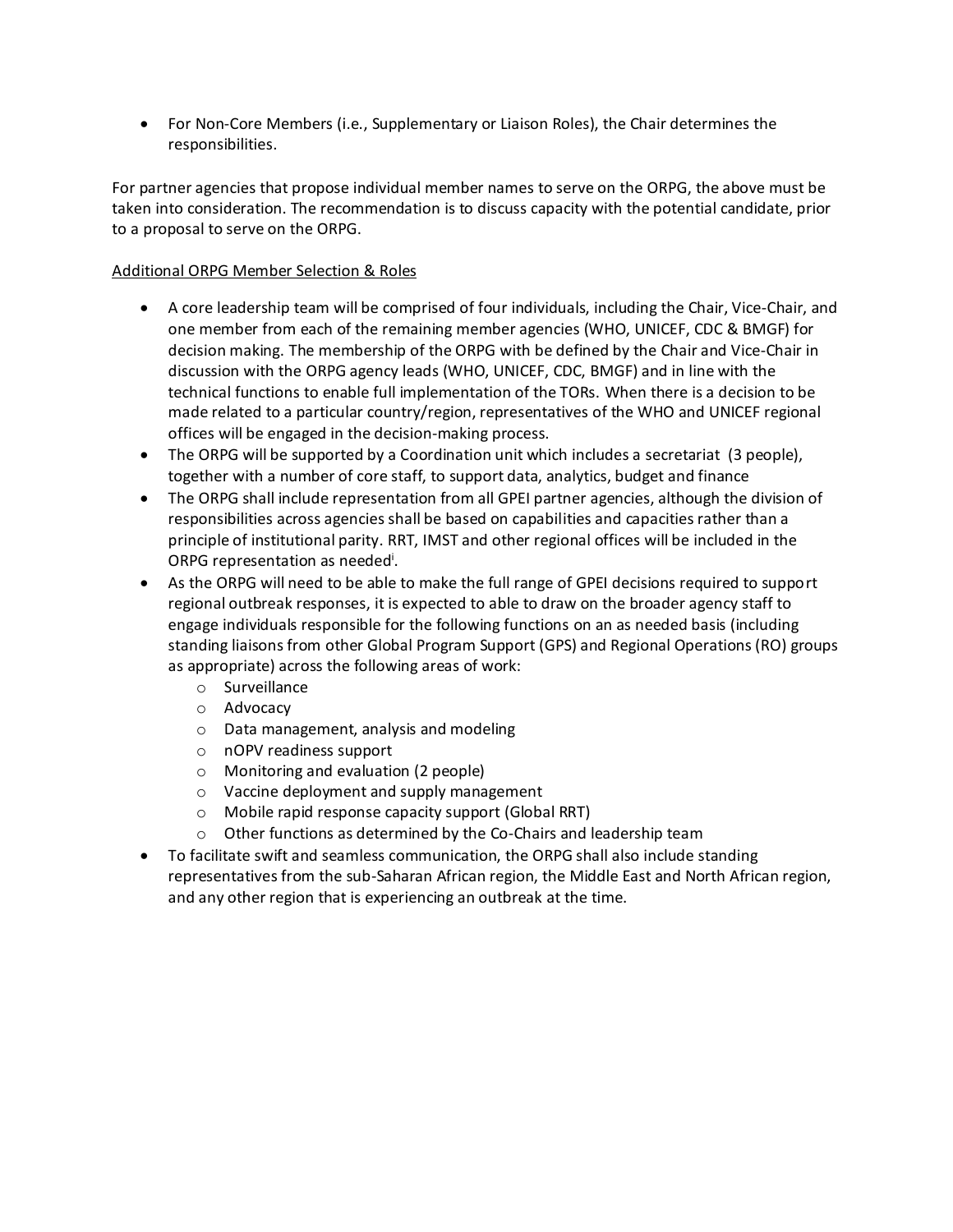#### **ORPG functioning and coordination**



#### Coordination Unit

• As outlined above, a coordination unit will support the coordination and decision making within the ORPG as well as the coordination with and between regional operations groups and other global working groups.

#### **Secretariat**

- The Secretariat role shall be determined by the Chair.
- There shall be one individual designated as the primary contact for the Secretariat, regardless of how many individuals actively work to support the ORPG in its activities.
- The Secretariat supports the ORPG with the following, as needed:
	- o Facilitating work in collaboration with the Chair and Vice-Chair;
	- o Scheduling meetings;
	- o Planning logistics;
	- o Compiling agendas;
	- o Distributing meeting materials (pre-reads and post-discussion), including meeting minutes;
	- o Tracking action items and coordinating on progress to closure of action items;
	- o Scheduling and preparing progress reports, in conjunction with the Chair and Vice-Chair;
	- o Coordinating with other groups; and
	- $\circ$  Maintaining responsibility for relevant documents (e.g., knowledge management / information management/online portal for sharing materials).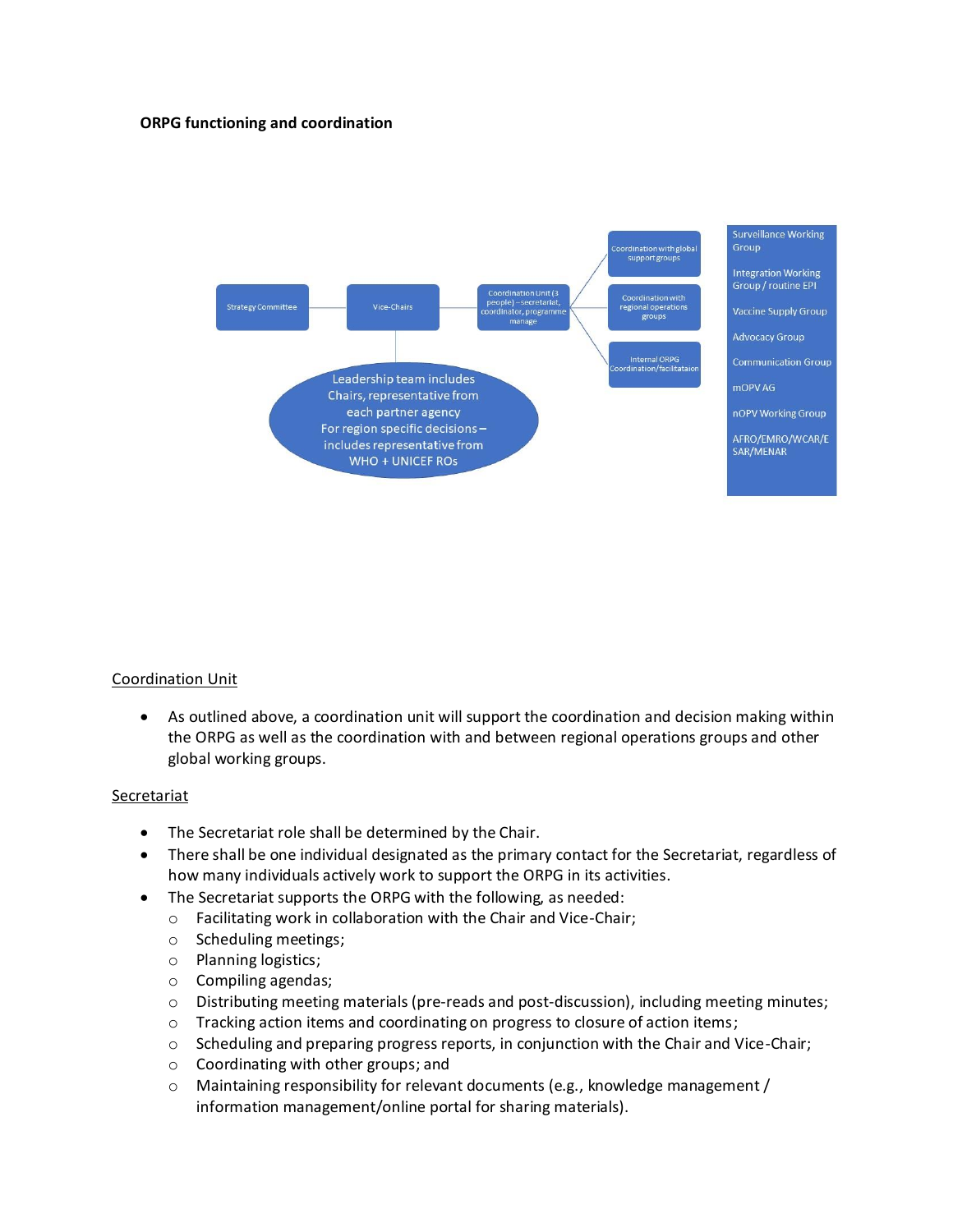**The following diagram outlines potential thematic areas of work as a priority for the ORPG. Small working teams would be organized from within and across the GPEI to support implementation and tracking. Additional areas with be developed as necessary and be time limited.**



# Accountability

#### Accountability

- The ORPG is ultimately accountable to the SC via the EMU.
- Individual ORPG members serve in their roles at the nomination of the SC and the ORPG Chair.

#### Decision Making

- Unanimity is the ideal for all decisions made by the ORPG and should be pursued wherever possible.
- If unanimity cannot be reached, a majority vote will be the deciding factor. Each agency stipulated in the TOR with voting rights (e.g., core member) gets one vote.
- If a majority vote cannot be reached, the Chair of ORPG will escalate to the EMU. The EMU will determine the appropriate next step on the escalation path (e.g., mediation attempt, escalation to SC).
- For decisions with significant strategic impact, if a member dissents with a particular decision, escalation may be made to the EMU. The EMU decides whether a further review is required by the SC, on a case-by-case basis; if escalated to SC, their decision will be final.

#### **Reporting**

• The ORPG, led by the Chair, will regularly escalate critical issues affecting outbreak response operations to the SC for possible action.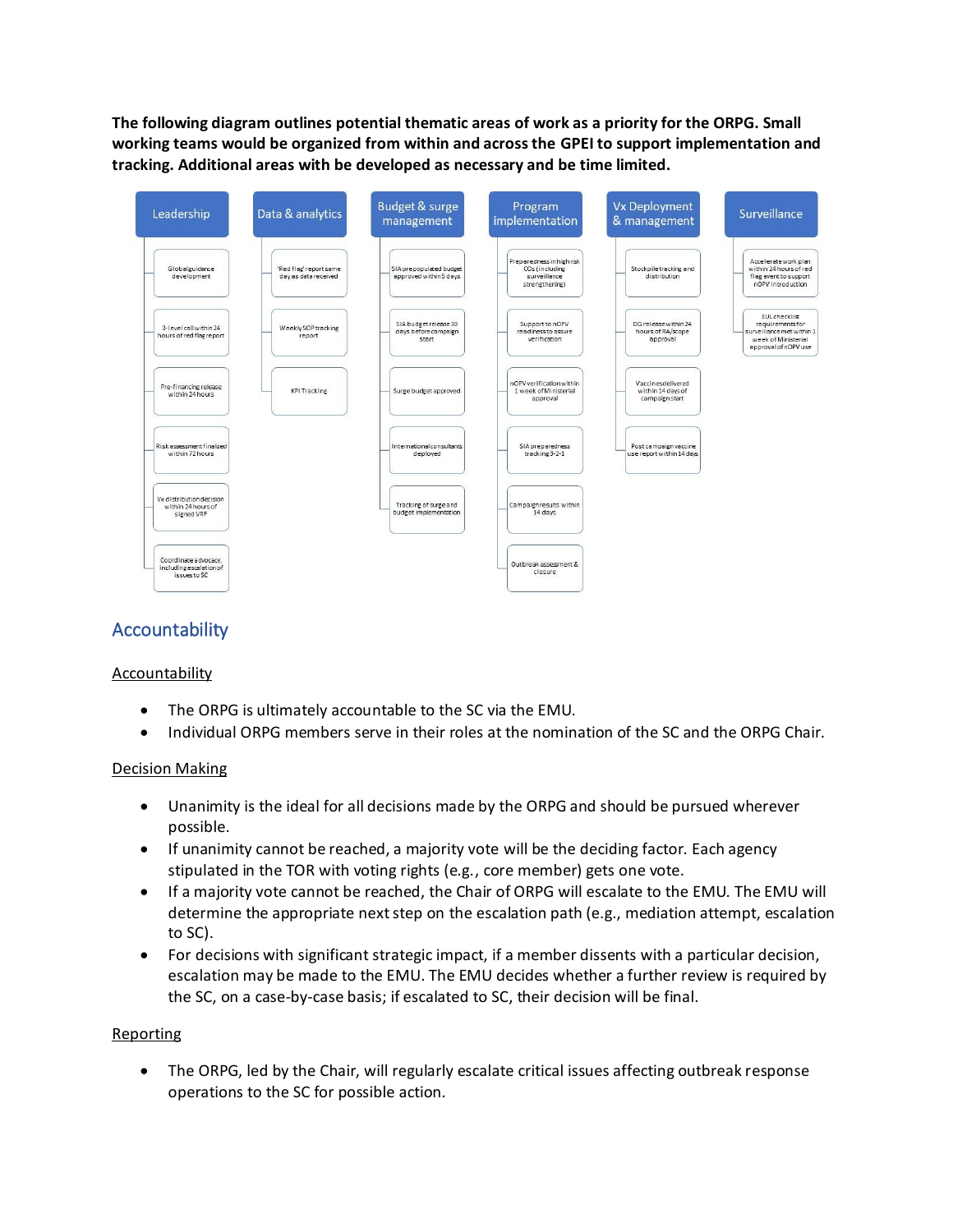- The ORPG, led by the Chair, shall report progress against key performance indicators to the SC on a quarterly basis and as requested by the EMU.
- In coordination with the EMU, the ORPG shall also contribute to status reports for the POB as requested.

# Decisions Under ORPG Purview

Key decisions made by the ORPG include (but not limited to):

- Overall OPV supply management and release (*in consultation with Regional Ops Groups and Vaccine Supply*)
- Outbreak response resource allocation (financial and HR) to regions and countries (*in consultation with Regional Ops and Finance Groups*)
- Preparedness resource allocation to high risk countries (*in consultation with Regional Ops Groups + Surveillance Group*)
- Outbreak closure (in consultation with Regional Ops groups, Surveillance Group, EPI)

Consultations with other GPS and RO groups are noted above. Additional consultations may be recommended by the EMU in advance of decision-making.

# Rhythm of Business

# Meeting Scheduling, & Participation

• To be developed by the ORPG later in 2021.

# Work plan

• To be developed by the ORPG later in 2021.

# TOR Ratification

- By February 28, 2022, this TOR is to be reviewed by the Chair and Vice-Chair; this timing equates to ~6 months after initial ratification by the SC.
- Post-February 28, 2022, this TOR is to be reviewed by the Chair and Vice-Chair, on an annual basis, at minimum.
- After reviews by the Chair and Vice-Chair, any proposed amendments to the TOR must be submitted to the EMU, for approval by the SC. Amendments can be submitted on an as needed basis.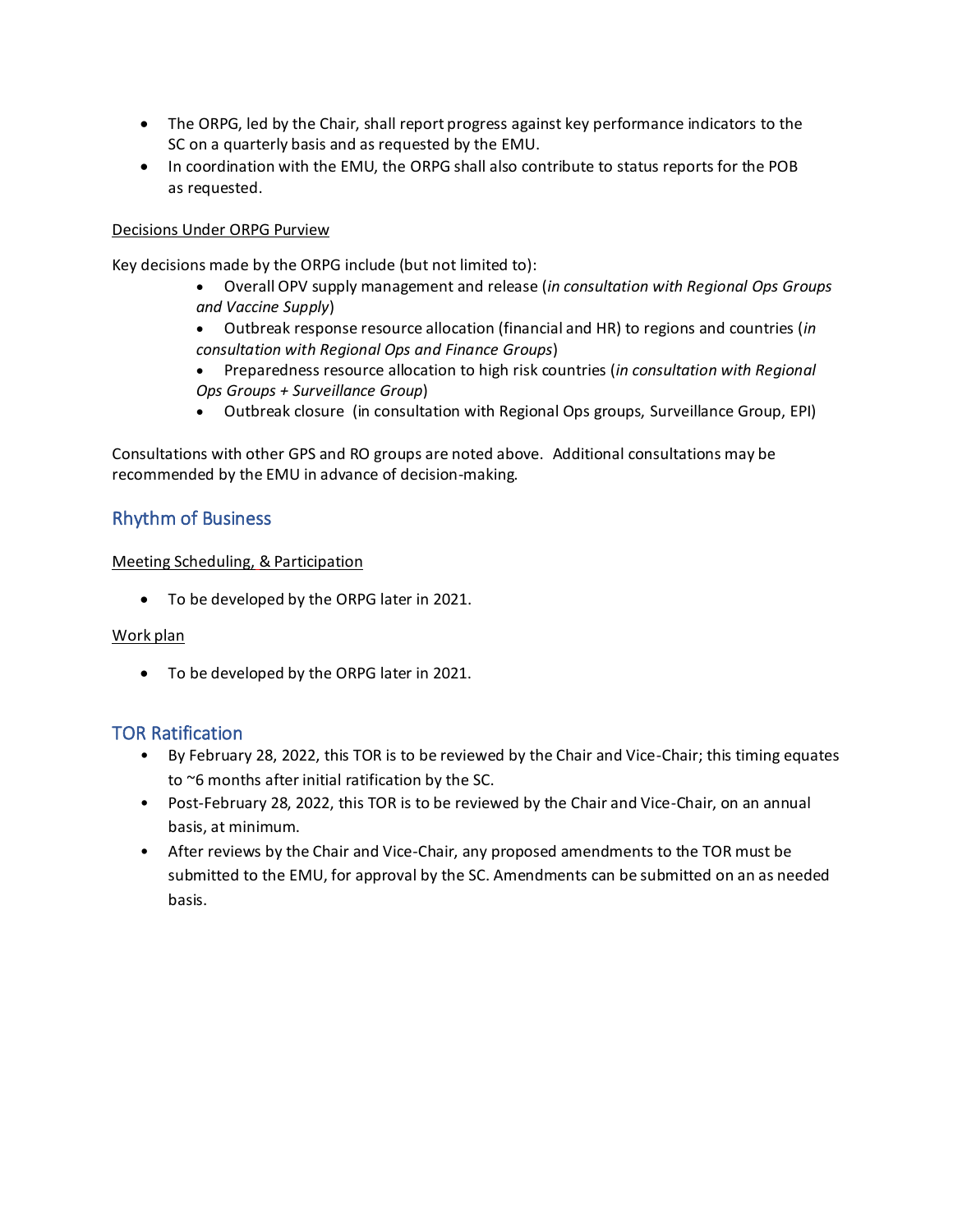# **KPIs**

### *Create urgency and accountability through advocacy to generate greater political will*

| 1.1 Heightened government ownership in the<br>form of statements and demonstration of<br>political commitment            | 1.1.1 % of countries with new detection of poliovirus that declare national<br>public health emergency within one week of outbreak confirmation. (Goal 2)<br>1                                                                                                                                                                                                                                                                                         |
|--------------------------------------------------------------------------------------------------------------------------|--------------------------------------------------------------------------------------------------------------------------------------------------------------------------------------------------------------------------------------------------------------------------------------------------------------------------------------------------------------------------------------------------------------------------------------------------------|
| 1.2 Qualified staff in place to act swiftly and in<br>the right localities in endemic and outbreak/at-<br>risk countries | 1.2.1 % of medical officer and vaccination staff positions that remain vacant for<br>three or more months in polio high-risk districts.<br>1.2.2 The provincial task forces (chaired by provincial chief secretaries,<br>governors, health ministers or provincial health directors) review the number<br>of missed children and quality of operations after each mass vaccination<br>campaign in the province and ensure corrective actions. (Goal 2) |
|                                                                                                                          |                                                                                                                                                                                                                                                                                                                                                                                                                                                        |

*1.3 Greater domestic financial contributions*  **1.3.1 % of outbreak countries contributing domestic resources to outbreak**  *towards the polio eradication programme* **response aggregated by income profile. (Goal 2)**

#### *Generate vaccine acceptance through context-adapted community engagement*

#### *Outcomes/ what success looks like* **KPIs**

| 2.1.2 % of all OPV SIAs showing evidence that campaign<br>2.1 Increase campaign awareness in all settings conducting SIAs |
|---------------------------------------------------------------------------------------------------------------------------|
| awareness was >90% of all households (based on ICM and/or                                                                 |
| $LQAS$ ). (Goal 1 and 2)                                                                                                  |
|                                                                                                                           |

# *Expedite progress towards eradicating polio and reducing zero dose children through expanded integration efforts and unified partnerships*

#### *Outcomes* **KPIs**

| 3.1 Package of integrated services, tailored to    | 3.1.3 % of integrated service initiatives that are implemented with an explicit |
|----------------------------------------------------|---------------------------------------------------------------------------------|
| community context, delivered with a gender lens in | gender-balanced programme offerings and representation. (Goal 1)                |
| targeted geographies (as per NEAPs) in the         |                                                                                 |
| endemic                                            |                                                                                 |
|                                                    |                                                                                 |
| 3.2 Alignment between polio and immunization       | 3.2.1 % of polio priority subnational geographies where joint or collaborative  |
| resulting in HSS and EPI investments reflecting    | investment is taking place by Gavi and GPEI. (Goal 1 and 2)                     |
| polio programme strategic objectives, and polio    |                                                                                 |
|                                                    | 3.2.2 % increase of VPD SIAs that co-deliver bOPV.* (Goal 1 and 2)              |